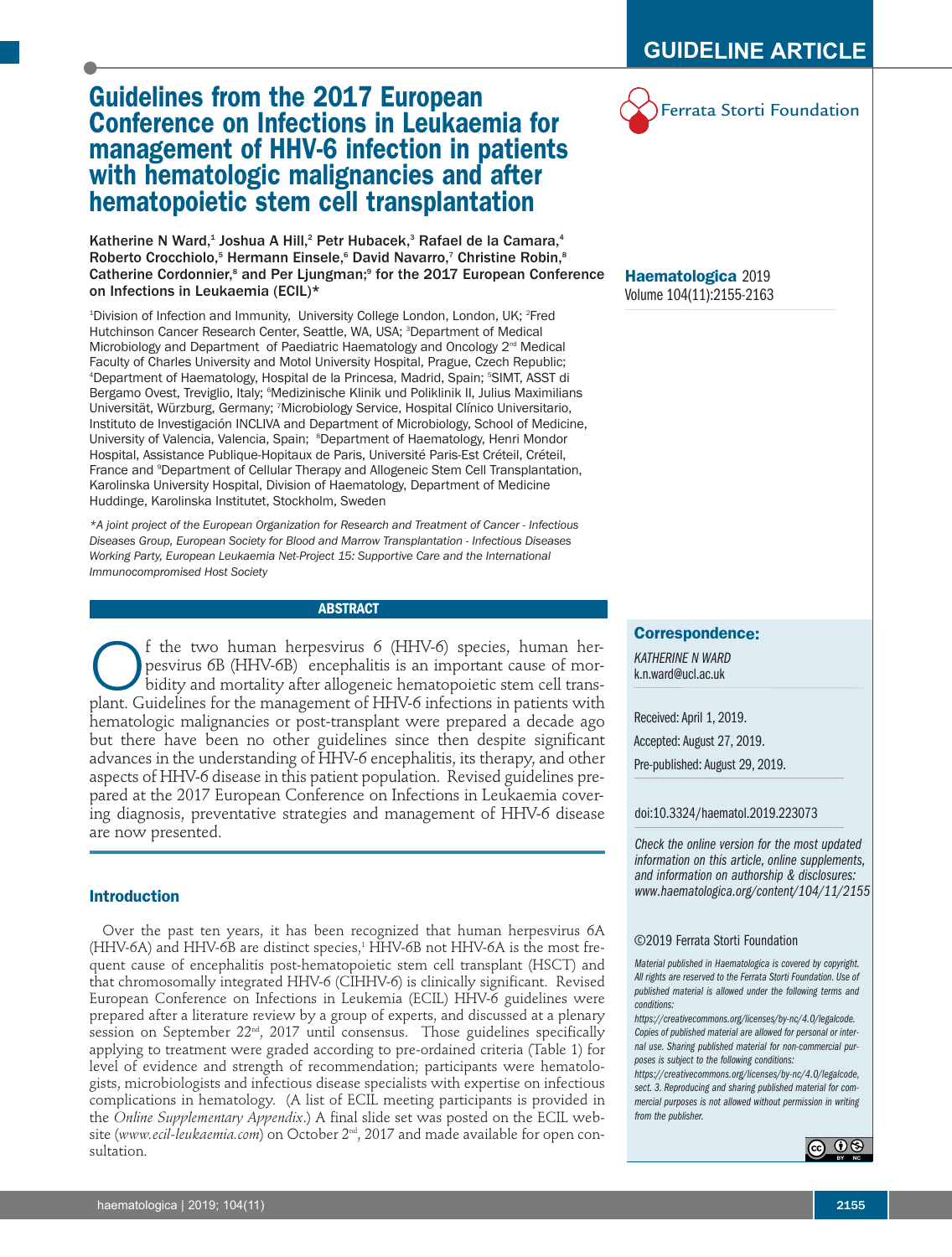### **Human herpesvirus 6A and human herpesvirus 6B**

The two species of HHV-6, HHV-6A and HHV-6B infect and establish latency in different cell types including CD4 positive T lymphocytes, monocytes, and other epithelial, fibroblastic and neuronal cells. <sup>2</sup> No disease has been causally linked to HHV-6A, and its natural history is unknown. In contrast, HHV-6B primary infection is ubiquitous in the first two years of life sometimes causing *exanthema subitum*; subsequent viral latency gives the potential for reactivation and disease.

### **Chromosomally integrated human herpesvirus 6**

As well as the almost universal postnatal acquisition of HHV-6B, in approximately 1% of humans the complete genome of HHV-6A or HHV-6B is integrated into a chromosomal telomere in every nucleated cell in the body and is transmitted through Mendelian inheritance. 3,4 Although HHV-6A is rare in the general population, HHV-6A and HHV-6B are encountered in approximately one-third and two-thirds of individuals with CIHHV-6, respectively. 5 Telomeric integration sites have been identified on different chromosomes using fluorescence *in situ* hybridization (FISH). <sup>6</sup> Integration is normally restricted to a particular chromosome per individual but very rarely two sites, if inherited from both parents. 3

Human herpesvirus 6 DNA detected in blood usually indicates virus replication. However, in individuals with CIHHV-6, viral DNA in latent form originating from human chromosomal DNA is persistently detected at high levels in whole blood as well as in "cell free" samples such as serum and cerebrospinal fluid (CSF), since the latter contain cellular DNA released from damaged cells during sample preparation. 7,8 Although HHV-6B encephalitis is an accepted, albeit rare, complication of primary HHV-6B infection in young children, HHV-6 DNA in the CSF of older immunocompetent children and adults is most likely due to latent virus originating from CIHHV-6 rather than central nervous system (CNS) infection. 8,9

### **Chromosomally integrated human herpesvirus 6 and potential for disease post-hematopoietic stem cell transplantation**

There is limited evidence of symptomatic reactivation of CIHHV-6. One report demonstrated CIHHV-6A reacti-

vation in a child with severe combined immunodeficiency and hemophagocytic syndrome pre-HSCT and thrombotic microangiopathy post-HSCT. <sup>10</sup> Two other reports from settings other than HSCT give evidence for symptomatic reactivation in a patient treated with a histone deacetylase inhibitor <sup>11</sup> and a patient who received a liver transplant from a donor with CIHHV-6A. 12

Despite the above case of reactivation with accompanying morbidity post-HSCT, <sup>10</sup> this has not been reported in the few other cases where CIHHV-6 was identified in the donor or recipient, 13-16 and the frequency and type of diseases caused by CIHHV-6 in HSCT recipients remain unknown. A recent study of 87 patients with CIHHV-6 in HSCT donors and/or recipients demonstrated an association with acute graft-*versus*-host disease (GvHD) and cytomegalovirus (CMV) reactivation, but there was no effect on overall or non-relapse mortality. <sup>17</sup> Neither has an increased frequency of CIHHV-6 been identified in a range of hematologic malignancies. 17-21 None of these studies was designed to address the likelihood that integration into different chromosomal sites might have different pathological consequences and vary according to HHV-6 species.

### **Human herpesvirus 6 and disease in patients with hematologic malignancies or post-hematopoietic stem cell transplantation**

In patients with hematologic malignancies without HSCT, there is little evidence that HHV-6 causes disease. Post-HSCT the high frequency of HHV-6B reactivation, plus the difficulty of identifying CIHHV-6, causes substantial challenges in determining the pathogenic role of HHV-6 in disease. For autologous transplants, there are insufficient data for a causal association with end-organ disease. However, after allogeneic HSCT, HHV-6B is associated with several syndromes and is a well recognized cause of encephalitis with high morbidity and mortality.

### **Definitions**

### **Primary human herpesvirus 6 infection**

This is defined as the first detection of HHV-6 replication in an individual with no evidence of previous infec-

| Strength of a recommendation |                                                     |  |  |
|------------------------------|-----------------------------------------------------|--|--|
| Grade A                      | ESCMID strongly supports a recommendation for use   |  |  |
| Grade B                      | ESCMID moderately supports a recommendation for use |  |  |
| Grade C                      | ESCMID marginally supports a recommendation for use |  |  |
| Grade D                      | ESCMID supports a recommendation against use        |  |  |
|                              |                                                     |  |  |
| <b>Ouality of evidence</b>   |                                                     |  |  |

#### Table 1. European Society of Clinical Microbiology and Infectious Diseases (ESCMID) grading system.

| <b>Quality of evidence</b> |                                                                                                                                                                                                                                                              |
|----------------------------|--------------------------------------------------------------------------------------------------------------------------------------------------------------------------------------------------------------------------------------------------------------|
| Level I                    | Evidence from at least one properly designed randomized, controlled trial                                                                                                                                                                                    |
| Level II $*$               | Evidence from at least one well-designed clinical trial, without randomization; from cohort or case-controlled analytical studies<br>(preferably from more than one center); from multiple time series; or from dramatic results of uncontrolled experiments |
| Level III                  | Evidence from opinions of respected authorities, based on clinical experience, descriptive case studies, or reports<br>of expert committees                                                                                                                  |

\*Added index for level II quality of evidence. • r: meta-analysis or systematic review of randomized controlled trials. • t: transferred evidence,i.e.results from different patient cohorts, or similar immune-status situation. • h: comparator group is a historical control. • u: uncontrolled trial. • a: published abstract (presented at an international symposium or meeting).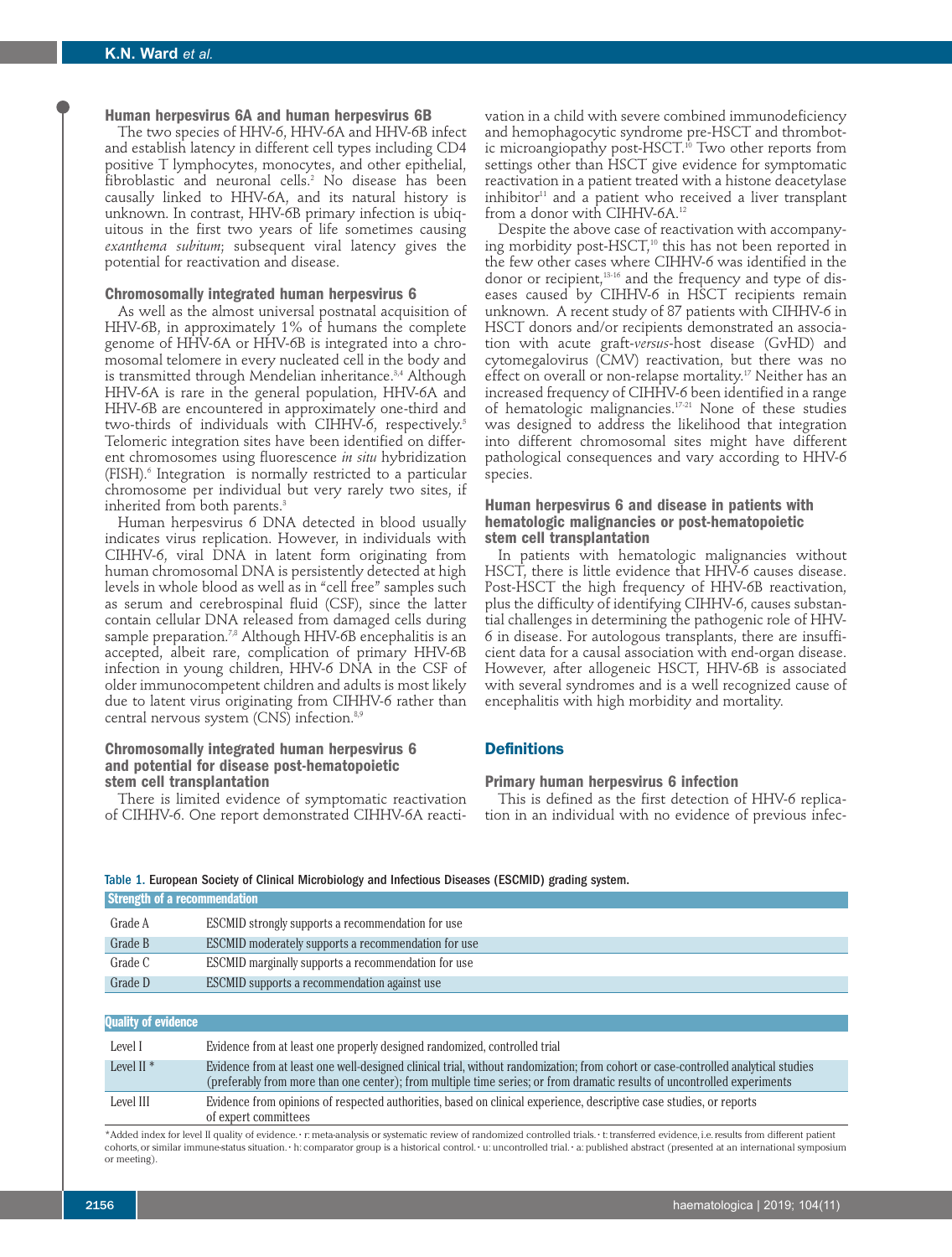tion. Normally this would be accompanied by HHV-6 seroconversion, but severely immunocompromised HSCT recipients may not develop antibodies. Donor-derived CIHHV-6 must be excluded.

### **Human herpesvirus 6 reactivation**

Given the difficulty distinguishing between reactivation of latent virus (endogenous) and reinfection (exogenous), in clinical practice the term HHV-6 reactivation is applied to both scenarios and is defined as new detection of HHV-6 in individuals with evidence of previous infection; this latter can be assumed in individuals older than two years. The diagnosis usually relies on the presence of HHV-6 DNA in peripheral blood but other methods and samples are sometimes used. Reactivation is not proven if newly detected HHV-6 DNA is due to donor- or recipientderived CIHHV-6 since latently-integrated viral DNA cannot be distinguished from replicating virus DNA. See below for tests for CIHHV-6 and its reactivation.

### **Human herpesvirus 6 diagnostic testing**

Antibody tests cannot distinguish between HHV-6A and HHV-6B and are not indicated in HSCT patients. Table 2 gives an overview of possible diagnostic tests.

### **DNA tests**

Polymerase chain reaction (PCR) is the mainstay of HHV-6 diagnosis and a variety of real-time PCR assays for HHV-6 DNA load are available. 22,23 Not all differentiate

between HHV-6A and HHV-6B, and agreement between laboratories for HHV-6 DNA levels is poor. 22,24 However, a World Health Organization standard for HHV-6B DNA is now available (*http://www.nibsc.org/documents/ ifu/15- 266.pdf*).

• Quantitative PCR that distinguishes between HHV-6A and HHV-6B DNA is recommended for diagnosis of infection.

• For a given patient, repeat HHV-6 DNA testing should be performed using the same DNA extraction method, quantitative PCR and type of specimen.

### **Interpretation of DNA testing post-hematopoietic stem cell transplantation in the presence of chromosomally integrated human herpesvirus 6**

If a HSCT donor has CIHHV-6, HHV-6 DNA load in blood will increase post-HSCT in parallel with leukocyte engraftment, 13,16,25 and antivirals will have no effect on the quantity of the latently integrated viral DNA. 26 Alternatively, if the recipient has CIHHV-6, high levels of HHV-6 DNA will be detected pre-HSCT in blood and will decrease alongside recipient leukocytes post-transplant.14,27 Importantly, in this latter situation, HHV-6 DNA will continue to be detected at high levels in non-hematopoietic tissue throughout the body<sup>28</sup> (Table 3).

### **Tests for chromosomally integrated human herpesvirus 6**

Currently there is no indication for routine testing of HSCT donors or recipients for CIHHV-6. However, in clinically ambiguous cases, such testing can be important

### Table 2. Human herpesvirus 6 (HHV-6) diagnostic tests.

| <b>Method</b>                                         | <b>Use and limitations</b>                                                                                                                                      |
|-------------------------------------------------------|-----------------------------------------------------------------------------------------------------------------------------------------------------------------|
| Virus culture*                                        | Diagnosis of infection: gold standard, specialized, labor-intensive                                                                                             |
| Viral antigen test (immunohistochemical staining)*    | Diagnosis of infection: limited sensitivity, slow turn-around time                                                                                              |
| Detection of viral mRNA by reverse transcription PCR* | Late gene transcripts to confirm virus replication. No international<br>standardization or specific thresholds for virus replication,<br>especially for CIHHV-6 |
| Quantitative viral DNA PCR                            | Longitudinal studies, comparison of HHV-6 DNA levels in blood vs. organs.<br>Can discriminate between HHV-6A and HHV-6B <sup>*</sup>                            |
| Droplet digital PCR <sup>*</sup>                      | Precise method for DNA levels, identification of CIHHV-6                                                                                                        |
| Fluorescence in situ hybridization*                   | Confirmation of CIHHV-6                                                                                                                                         |

\*Not available to most diagnostic laboratories.PCR: polymerase chain reaction; CIHHV-6: chromosomally integrated HHV-6.

### Table 3. Human herpesvirus 6 (HHV-6) test results after allogeneic hematopoietic stem cell transplantation that indicate naturally acquired HHV-6 infection *versus* chromosomally integrated HHV-6 (CIHHV-6).

| <b>Laboratory observations</b>                 | <b>HHV-6 status</b>                  |                                         |                                             |                                                       |  |  |
|------------------------------------------------|--------------------------------------|-----------------------------------------|---------------------------------------------|-------------------------------------------------------|--|--|
|                                                | <b>Prior childhood</b><br>infection* | <b>Donor</b><br><b>CIHHV-6 positive</b> | <b>Recipient</b><br><b>CIHHV-6 positive</b> | <b>Donor and recipient</b><br><b>CIHHV-6 positive</b> |  |  |
| One HHV-6 copy/leukocyte                       | N <sub>0</sub>                       | $Yes**$                                 | N <sub>0</sub>                              | $Yes **$                                              |  |  |
| One HHV-6 copy/non-hematopoietic cell          | N <sub>0</sub>                       | N <sub>0</sub>                          | Yes <sup>§</sup>                            | Yes <sup>§</sup>                                      |  |  |
| HHV-6 species                                  |                                      | A or B                                  | A or B                                      | A or B                                                |  |  |
| Persistent HHV-6 DNA in blood                  | N <sub>o</sub>                       | Yes                                     | $+/-***$                                    | Yes                                                   |  |  |
| Response of HHV-6 DNA level to antiviral drugs | Yes                                  | No                                      | N <sub>0</sub>                              | N <sub>0</sub>                                        |  |  |

\*Human herpesvirus 6B (HHV-6B) primary infection usually occurs in childhood. \*\*HHV-6 found persistently in hematopoietic tissue, e.g.blood,bone marrow,spleen. § HHV-6 found persistently at extremely high levels in all nucleated non-hematopoietic cells. \*\*\*A low level in peripheral blood in cases of organ damage and cell death or hematologic malignancy relapse.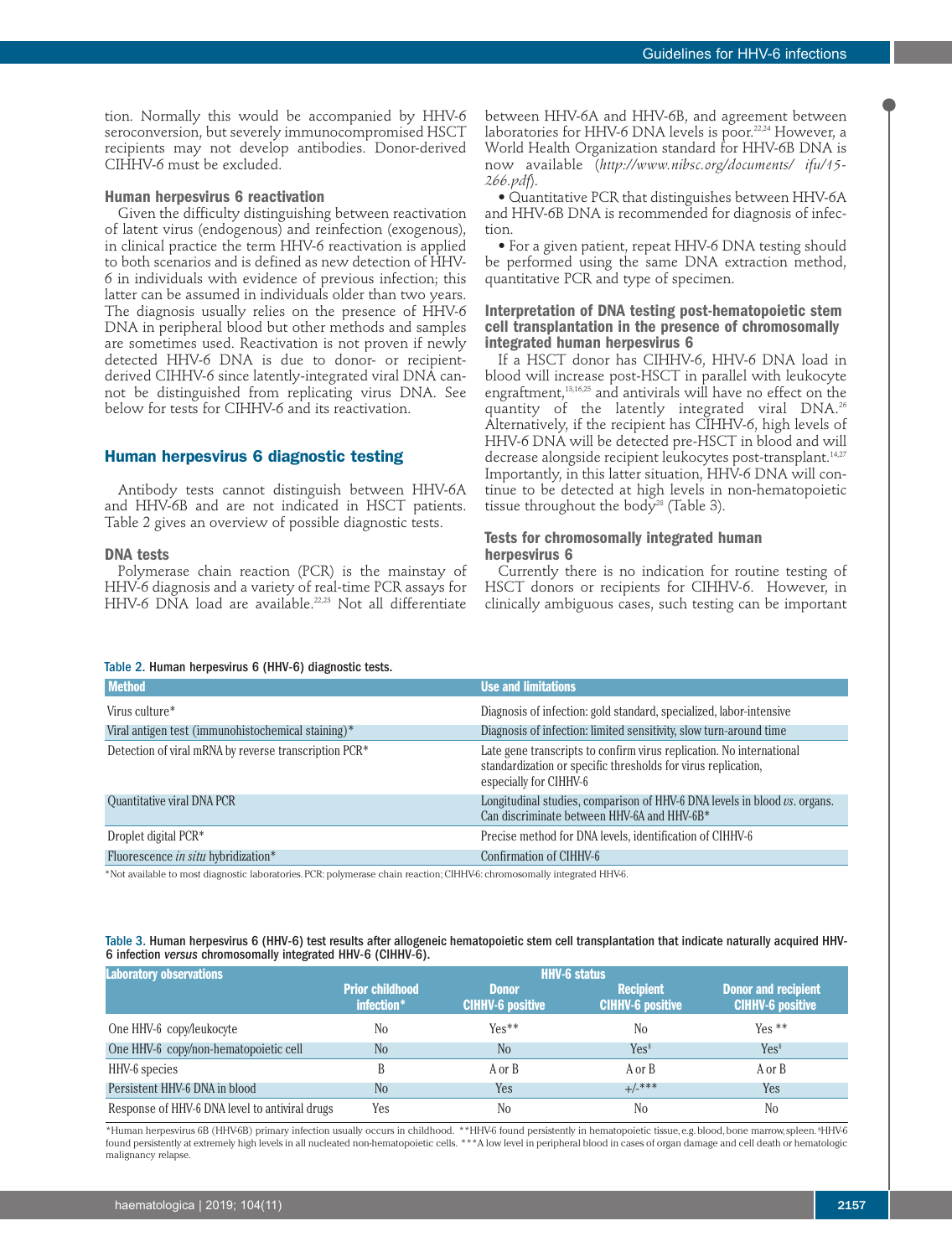to avoid unnecessary, potentially toxic, antiviral therapy. Chromosomally integrated human herpesvirus 6 should

be suspected in the donor and/or recipient if HHV-6 DNA detection follows one of the patterns described in Table 3 or if HHV-6A is detected. Where necessary, CIHHV-6 can easily be excluded by a negative HHV-6 DNA test on a blood/serum sample taken pre-transplant from the recipient or at any time from the donor. Individuals with CIHHV-6 have characteristic persistently high levels of HHV-6 DNA in whole blood  $(>5.5 \log_{10} \text{copies/mL})$  and in serum (100-fold lower than that in whole blood for a given patient). 5,7 The level of DNA detected in plasma varies depending on the timing of separation from whole blood. 29

A ratio of one copy of HHV-6 DNA/cellular genome confirms the diagnosis of CIHHV-6. Droplet digital PCR<sup>29</sup> is the most accurate method as it gives an absolute number. Comparison of two quantitative real-time PCR results (one for HHV-6 and one for a human gene present in all nucleated cells) is also acceptable albeit with a significant margin of error due to inherent assay imprecision. <sup>7</sup> HHV-6 DNA is present in hair follicles and nails exclusively in persons with CIHHV-6. 4,19

• If CIHHV-6 is suspected, whole blood or serum or cellular samples or leftover DNA taken from donor and/or recipient pre-HSCT should be tested by quantitative PCR that distinguishes between HHV-6A and HHV-6B DNA. Testing plasma is not recommended.

• CIHHV-6 can be confirmed by evidence of one copy of viral DNA/cellular genome, or viral DNA in hair follicles/nails, or by FISH demonstrating HHV-6 integrated into a human chromosome.

### **Tests for chromosomally integrated human herpesvirus 6 reactivation**

This must be confirmed by virus culture plus viral genome sequencing to confirm identity of the viral isolate with the integrated virus.

### **Human herpesvirus 6B end-organ disease and other outcomes post-hematopoietic stem cell transplantation**

### **Human herpesvirus 6B primary infection** *versus* **reactivation**

Only two cases of primary HHV-6B infection after allogeneic HSCT have been reported; these were in very young children and were accompanied by fever and rash. 30,31 In contrast, various end-organ diseases and other complications post-HSCT have been associated with HHV-6B reactivation. But apart from encephalitis and fever with rash, the evidence for causation is moderate or weak (Table 4).

### **Human herpesvirus 6B encephalitis and its definition**

The first described encephalitis case<sup>32</sup> was followed by many confirmatory reports. <sup>33</sup> Zerr and Ogata analyzed the accumulated published data and provided evidence for a causal association between HHV-6 and encephalitis using the Bradford Hill criteria. 34

The most frequent cause of encephalitis after allogeneic transplant is HHV-6. When the species is identified, it is

almost invariably HHV-6B. Of the only three reported patients with HHV-6A encephalitis, one had an atypical presentation and the other two had unrecognized CIHHV-6. <sup>9</sup> In one of these two, testing of archived samples confirmed CIHHV-6A pre-HSCT, <sup>35</sup> but the question remained as to whether reactivation of the virus causing encephalitis or an alternative unidentified cause was responsible. Whether CIHHV-6B can reactivate causing encephalitis is theoretically possible, but requires viral culture and sequencing to distinguish childhood-acquired HHV-6B from integrated virus.

Human herpesvirus 6B encephalitis typically presents early as post-transplant acute limbic encephalitis (PALE). CSF protein and cell counts are often unremarkable (see Table 5 for further clinical features). Although magnetic resonance imaging (MRI) may be negative at the start of the disease, changes in the temporal lobe are demonstrated in approximately 60% of cases. <sup>36</sup> However, similar observations occur in limbic encephalitis caused by other infectious agents. <sup>37</sup> Extrahippocampal abnormalities may

Table 4. Human herpesvirus 6B reactivation after allogeneic hematopoietic stem cell transplantation: disease associations.

| <b>Epidemiological associations</b>                                            | Level of in vitro or in vivo<br>support for causation |
|--------------------------------------------------------------------------------|-------------------------------------------------------|
| <b>HHV-6B</b> end-organ disease                                                |                                                       |
| Encephalitis (predominantly limbic)                                            | Strong                                                |
| Non-encephalitic central nervous system<br>dysfunction e.g. delirium, myelitis | Moderate                                              |
| Myelosuppression, allograft failure                                            | Moderate                                              |
| Pneumonitis                                                                    | Weak                                                  |
| Hepatitis                                                                      | Weak                                                  |
| <b>Other</b>                                                                   |                                                       |
| Fever and rash                                                                 | Strong                                                |
| Acute graft-versus-host disease                                                | Moderate                                              |
| CMV reactivation                                                               | Moderate                                              |
| Increased all-cause mortality                                                  | Weak                                                  |

HHV-6B: human herpesvirus 6B; CMV: cytomegalovirus. Adapted from Table 29.2 in Hill and Zerr. 98

|  |  |  |  |  |  |  |  | Table 5. Clinical features of human herpesvirus 6B encephalitis. |
|--|--|--|--|--|--|--|--|------------------------------------------------------------------|
|--|--|--|--|--|--|--|--|------------------------------------------------------------------|

| <b>Disease onset</b>   | Usually 2-6 weeks post HSCT, but can be later                                                                                                                                       |
|------------------------|-------------------------------------------------------------------------------------------------------------------------------------------------------------------------------------|
| Symptoms/signs         | Confusion, encephalopathy, short-term memory<br>loss, SIADH, seizures, insomnia                                                                                                     |
| Brain MRI <sup>a</sup> | Often normal. Typically but not exclusively,<br>circumscribed, non-enhancing, hyperintense<br>lesions in the medial temporal lobes (especially<br>hippocampus and amygdala)         |
| Cerebrospinal fluid    | HHV-6B DNA, $+/-$ mild protein elevation, $+/-$ mild<br>lymphocytic pleocytosis                                                                                                     |
| Prognosis              | Memory defects and neuropsychological sequelae<br>in 20-60%. Death due to progressive encephalitis<br>in up to 25% of all HSCT recipients and up<br>to 50% of cord blood recipients |

HSCT: hematopoietic stem cell transplantation; SIADH: syndrome of inappropriate antidiuretic hormone secretion; MRI: magnetic resonance imaging; HHV-6B: human herpesvirus 6B. <sup>a</sup> Features of T2, fluid attenuation, inversion recovery (FLAIR) and diffusion weighted-imaging sequences. Modified from Hill and Zerr.<sup>98</sup>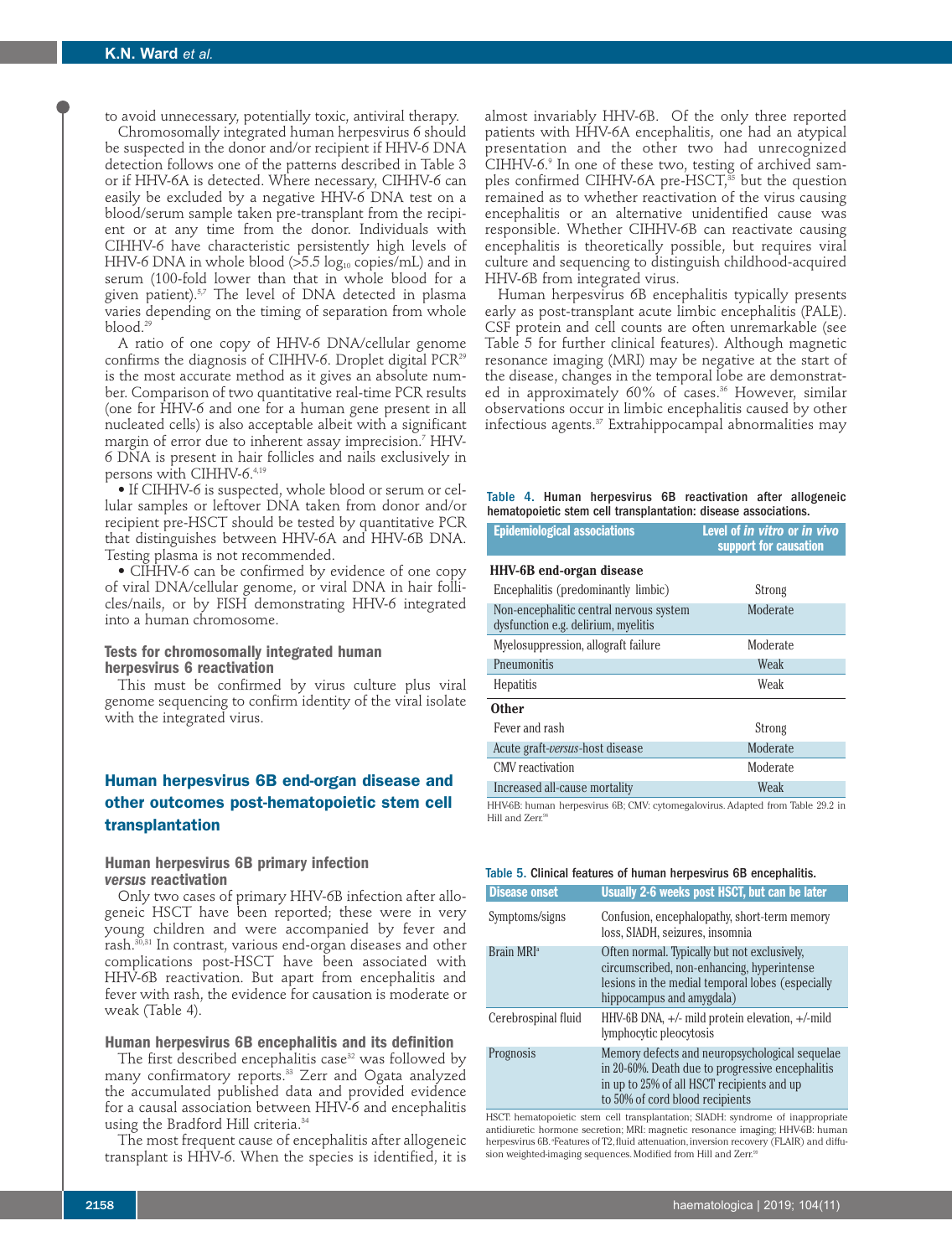occur in areas such as the entorhinal cortex or amygdala. 38 Temporal lobe seizures are relatively frequent but focal neurological deficits are rare. Computed tomography of the brain is often normal. Electroencephalograms are usually diffusely abnormal sometimes involving the temporal region. Autopsy reveals hippocampal disease with HHV-6 protein in astrocytes and neurons suggesting local virus reactivation<sup>32</sup> rather than an indirect effect of virally-induced neuroinflammation. Notably, a retrospective study<sup>39</sup> showed that only one-third of HHV-6 encephalitis patients had the typical features of PALE.

Different studies have used different definitions of HHV-6 encephalitis. <sup>40</sup> Ideally the definition would require proof of HHV-6 infection in tissue samples from the affected part of the brain. However, given the impracticality of such an approach and the epidemiological evidence, the definition below can replace the need for brain biopsy.

• Diagnosis of HHV-6B encephalitis should be based on HHV-6 DNA in CSF coinciding with acute-onset altered mental status (encephalopathy), or short-term memory loss, or seizures.

• Other likely infectious or non-infectious causes must be excluded.

• CIHHV-6 in donor and recipient should be excluded.

• If CIHHV-6 is detected, evidence for CIHHV-6 reactivation in the CSF or brain tissue is necessary to implicate CIHHV-6.

### **Other central nervous system dysfunction**

Apart from encephalitis post-HSCT, HHV-6 has been associated with CNS disease ranging from headache to delirium and neurocognitive decline; 41-43 patients whose donors or recipients had CIHHV-6 were excluded in two of these studies. 42,43 HHV-6 has also been associated with myelitis, pruritis and dysesthesia in Japanese patients. 44 Notably, HHV-6 DNA can be found in CSF in patients without CNS symptoms. 42

#### **Risk factors for human herpesvirus 6B encephalitis**

Human herpesvirus 6B reactivation in blood (i.e. viremia) is a major risk factor and occurs in approximately half of allogeneic transplant recipients in the first few weeks post-HSCT. 45,46 The highest rates are seen after umbilical cord blood transplantation (CBT); in a prospective cohort of 125 cord blood recipients, HHV-6B reactivation was documented in 94%. <sup>47</sup> In a multicenter prospective study, Ogata *et al.* <sup>48</sup> showed that reactivation precedes or coincides with HHV-6 encephalitis and that ≥10,000 copies/mL in plasma correlated with onset of disease with 100% sensitivity and 64.6% specificity. Similar values of 100% and 81% respectively were obtained in a much larger retrospective study. 49

However, not all patients develop encephalitis when the plasma HHV-6 DNA level is high, and other factors are involved, usually related to poor T-cell function, such as T-cell depleted allografts, CBT, a mismatched or unrelated donor, acute GvHD and treatment with glucocorticoids. <sup>50</sup> A retrospective cohort study of 1,344 patients showed CBT is a major risk factor [adjusted hazard ratio (aHR) 20.0; *P*<0.001], as well as acute GvHD grades II-IV (aHR 7.5; *P*<0.001) and use of mismatched unrelated donors (aHR 4.3; *P*<0.04). <sup>49</sup> A subsequent systematic review and meta-analysis of all relevant HSCT studies also demonstrated the incidence of HHV-6 encephalitis

was significantly higher post-CBT than other stem cell sources (8.3% *vs*. 0.5%; *P*<0.001). <sup>40</sup> Ogata *et al.* <sup>36</sup> used the Japanese Adult Transplant Registry and identified 145 patients with HHV-6 encephalitis; the relative risk for CBT was 11.09 (*P*<0.001) and 9.48 (*P*<0.001) for HLAmismatched unrelated donors. Haploidentical transplant recipients may also be at high risk of HHV-6B encephalitis based on a combined report of two small studies $51$ where, in an attempt to improve engraftment and reduce GvHD, donor cells were depleted of naïve T cells and natural killer (NK) cells, but memory T cells remained. Finally, pre-engraftment syndrome might be a risk factor for HHV-6 encephalitis. 50

#### **Prognosis of human herpesvirus 6B encephalitis**

Zerr <sup>33</sup> reviewed the outcome in the many previous detailed descriptions of individual patients; 11 of 44 (25%) died within 1-4 weeks of diagnosis, 6 (14%) showed improvement but died with various unrelated medical problems, 8 (18%) improved but with lingering neurological compromise, and 19 (43%) appeared to make a full recovery. In a single retrospective study, Hill *et al.* <sup>49</sup> reported 19 patients with PALE; attributable mortality was higher after CBT (5 of 10) than in recipients of adult donor stem cells (0 of 9). In a much larger number of allogeneic HSCT recipients, <sup>36</sup> neuropsychological sequelae were reported in 57% of encephalitic patients with an overall survival rate of 58.3% in those with encephalitis as opposed to 80.5% in those without.

Other retrospective surveys of small numbers of patients have reported variable outcomes in terms of mortality and neurological sequelae including temporal lobe epilepsy (TLE). <sup>50</sup> Long-term consequences of HHV-6 encephalitis post-HSCT in children may include a new syndrome, involving generalized epilepsy (as opposed to TLE in adults) together with cognitive regression and delayed intellectual development. 52,53

### **Human herpesvirus 6B myelosuppression and allograft failure**

Evidence for a causal association is moderate (Table 4). HHV-6B infects hematologic progenitor cells *in vitro* thereby reducing colony formation. <sup>54</sup> Virus reactivation post-HSCT has been frequently associated with myelosuppression and delayed engraftment, particularly involving platelets46,55,56 and also allograft failure. 57,58

• If there is failed engraftment, blood or bone marrow should be tested for HHV-6B DNA.

• Other likely infectious or non-infectious causes must be excluded.

• CIHHV-6 in donor and recipient should be excluded.

### **Other end-organ diseases**

Evidence for a causal association of HHV-6 with other disease post-HSCT is weak (Table 4). Viral DNA in tissue is not diagnostic as it may reflect HHV-6 DNAemia or inflammation with consequent infiltrating HHV-6 infected lymphocytes.

Pneumonitis remains a leading cause of morbidity and mortality post-HSCT, and HHV-6 has been implicated as a potential cause.<sup>59</sup> Studies using heterogeneous populations and methods, including patients with hematologic malignancies with and without HSCT, have produced variable results. 60-62 A recent study applied molecular testing for 28 pathogens in bronchoalveolar lavage samples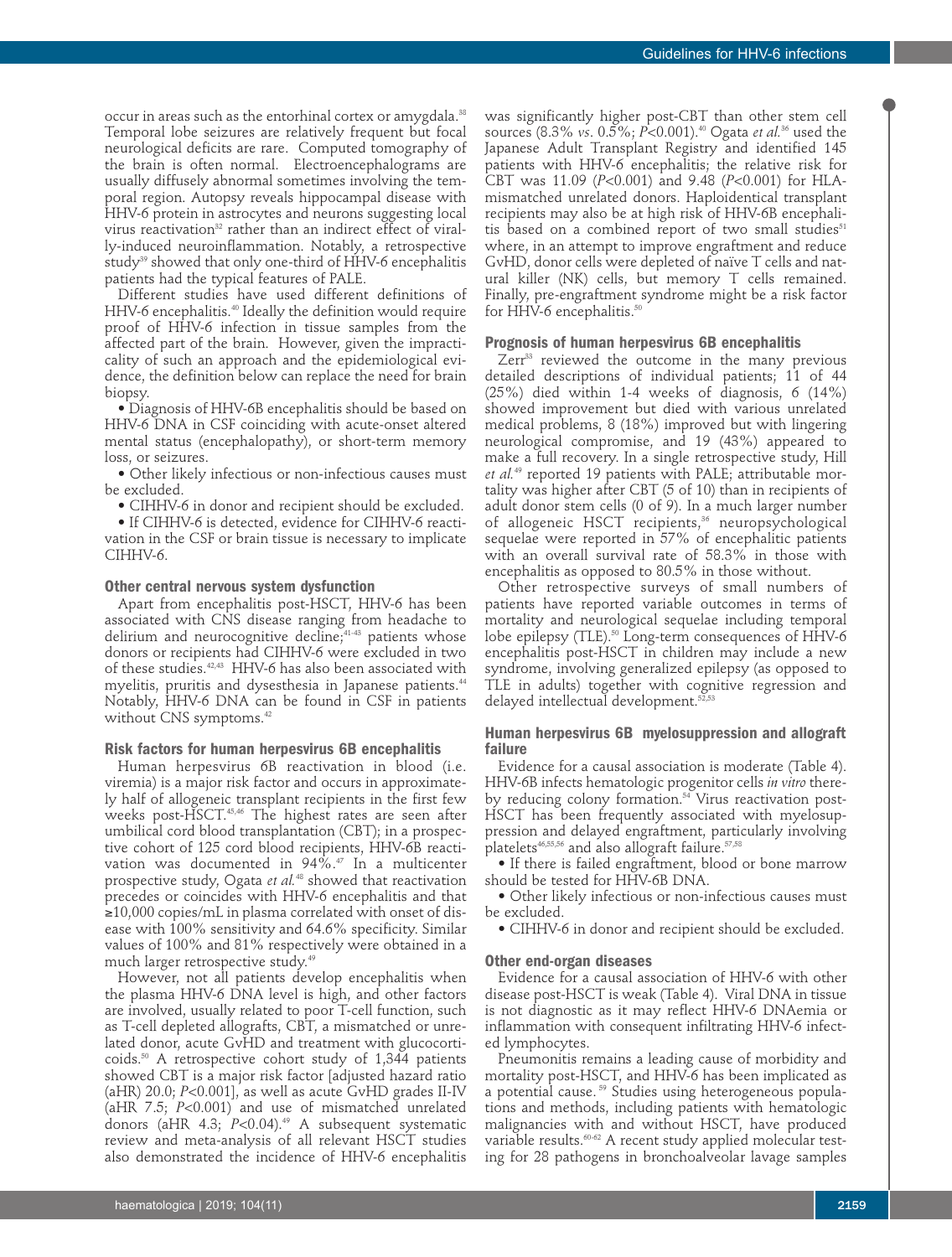from HSCT recipients previously diagnosed with idiopathic pneumonia syndrome. HHV-6 was the most common pathogen (29% of cases) identified, and it was the only pathogen in approximately half of these. <sup>63</sup> However, the clinical significance of this finding remains to be determined.

Although there are many reports of HHV-6B-associated hepatitis after liver transplantation, this has only been well documented in two cases post-HSCT, 64,65 both of which describe acute hepatitis successfully treated with ganciclovir. HHV-6B DNA was demonstrated in hepatic tissue by immunohistochemistry.

• In suspected end-organ disease other than failed engraftment or encephalitis, tissue from the affected organ should be tested for HHV-6 infection by culture, immunochemistry, *in situ* hybridization or reverse transcription PCR for mRNA.

• PCR for HHV-6 DNA in tissue is not recommended for documentation of HHV-6 disease.

• Other likely infectious or non-infectious causes must be excluded.

• CIHHV-6 in donor and recipient should be excluded.

### **Human herpesvirus 6B and cytomegalovirus reactivation**

Human herpesvirus 6B reactivation has been associated with an increased risk of subsequent CMV reactivation and disease post-HSCT, 45,66 although this was not replicated in another study. <sup>67</sup> One study suggests that HHV-6 reactivation may indicate cellular immunosuppression which also predisposes to CMV reactivation. <sup>68</sup> *In vitro* studies of HHV-6 reactivation demonstrate that HHV-6B infection might contribute to CMV reactivation through inhibition of IL-12 production. 69,70

### **Human herpesvirus 6B - acute graft-***versus***-host disease and increased all-cause mortality**

A well-designed study established an association between HHV-6B reactivation and subsequent acute GvHD. <sup>71</sup> A meta-analysis of 11 such studies demonstrated a statistically significant association between HHV-6B and subsequent grade II-IV acute GvHD (HR: 2.65; 95%CI: 1.89-3.72; *P*<0.001). 72

Human herpesvirus 6B reactivation has also been associated with increased all-cause mortality post-HSCT. 45,46,73,74 However, whether HHV-6B directly or indirectly impacts on mortality in the absence of clinically apparent end-organ disease remains unclear.

### **Treatment strategies**

### **Antiviral drugs and immunotherapy**

Ganciclovir, foscarnet, and cidofovir inhibit HHV-6 replication *in vitro*. <sup>75</sup> Whilst *in vitro* studies support the potential for HHV-6 to develop resistance to the above antiviral agents, very few case reports have described the emergence of drug-resistant isolates, specifically to ganciclovir, and after lengthy exposure in the clinical setting. 76- Additionally, the use of valganciclovir or ganciclovir treatment for CMV disease did not result in the emergence of drug-resistant HHV-6 mutants in a large prospective trial of solid organ transplant patients. 80

New treatment modalities for HHV-6 are needed due to the nephrotoxic and myelosuppressive properties of the available agents. Brincidofovir (or CMX-001) has high *in vitro* activity against HHV-6 species<sup>81</sup> but has significant gastrointestinal toxicity; <sup>82</sup> an intravenous formulation under development may be better tolerated. <sup>83</sup> However, this drug is not currently available for clinical use. Adoptive immunotherapy with virus-specific T cells is an exciting new therapeutic approach for HHV-6. 84,85 This approach appears to be safe and potentially effective in small, uncontrolled studies.

### **Prevention of human herpesvirus 6B encephalitis**

Human herpesvirus 6B DNA screening during the highrisk period post-HSCT is impractical as HHV-6 reactivation often coincides with the onset of disease. <sup>48</sup> Effective pre-emptive or prophylactic strategies have not been identified. Three prospective, non-randomized studies of prophylactic foscarnet (pre- or post-engraftment) did not significantly lower the incidence of encephalitis.<sup>86-88</sup> Similarly, two prospective, non-randomized studies of pre-emptive ganciclovir or foscarnet did not reduce the incidence of HHV-6B encephalitis. 89,90 Failure of these approaches may be a result of inadequate dosing due to concerns about toxicity and resultant insufficient drug penetration into the CSF. Thus, routine HHV-6 DNA screening is not recommended for pre-emptive or prophylactic therapy, in any context.

• Routine screening of HHV-6 DNA in blood post-HSCT is not recommended (DIIu)

• Anti-HHV-6 prophylactic or pre-emptive therapy is not recommended for the prevention of HHV-6B reactivation or encephalitis post-HSCT (DIIu)

### **Treatment of human herpesvirus 6B encephalitis**

Zerr *et al.* <sup>91</sup> demonstrated a response of HHV-6 to ganciclovir or foscarnet as measured by DNA in the CSF or serum of allogeneic HSCT patients. Ljungman *et al.* 92 reported reductions in the HHV-6 load in saliva in patients receiving ganciclovir for pre-emptive therapy of CMV. Vu *et al.* <sup>93</sup> described positive responses in 4 of 5 patients treated with foscarnet.

On the basis of the above results, foscarnet or ganciclovir were recommended for treatment of HHV-6 encephalitis post-HSCT. <sup>94</sup> Since then a substantial amount of additional evidence supports the use of ganciclovir and foscarnet. Hill *et al.* <sup>49</sup> treated 18 patients with HHV-6 PALE with foscarnet 180 mg/kg/day and symptoms improved in most. Schmidt-Hieber *et al.* <sup>95</sup> reported a response rate of 63% with either foscarnet or ganciclovir therapy for HHV-6 encephalitis. More recently, data comparing the use of ganciclovir with foscarnet in Japanese patients<sup>36</sup> showed response rates of neurological symptoms were 83.8% and 71.4% with foscarnet monotherapy and ganciclovir monotherapy, respectively (*P*=0.10, Fisher's exact test). Full-dose therapy with foscarnet (≥180mg/kg) or ganciclovir (≥10mg/kg) was associated with a better response rate than treatment with lower doses (foscarnet, 93% *vs*. 74%, *P*=0.044; ganciclovir, 84% *vs*. 58%, *P*=0.047). The response rate of ten patients receiving combination therapy with various doses of foscarnet and ganciclovir was 100%. However, the small sample size limits conclusions regarding whether combination therapy is superior to monotherapy, and drug toxicity is an important consideration. Death from any cause within 30 days after development of HHV-6 encephalitis was significantly lower in patients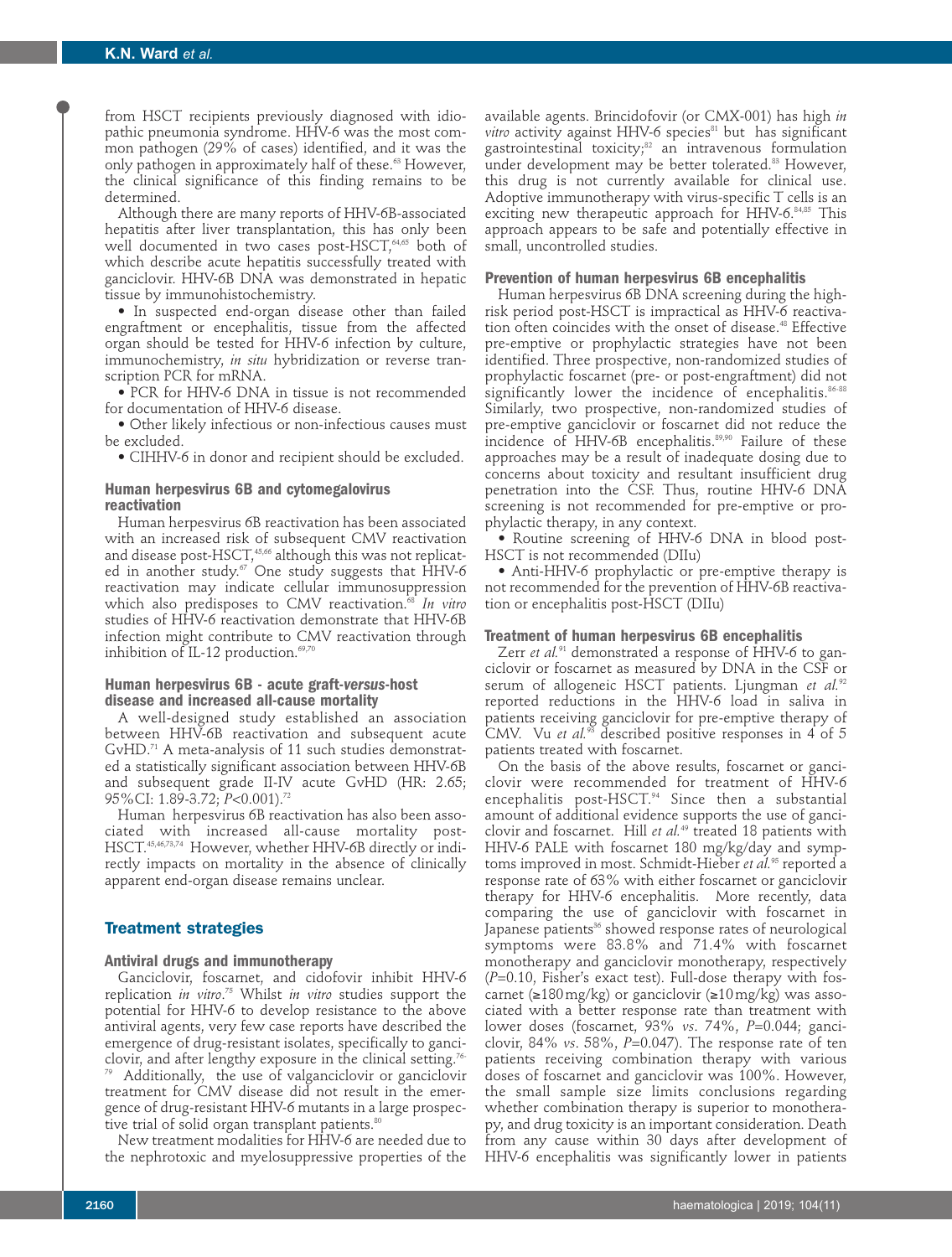who received foscarnet and significantly higher in patients who received ganciclovir, but this was in unadjusted descriptive analyses.

Information on the clinical use of cidofovir for the treatment of HHV-6 encephalitis is limited to two case reports; 96,97 in one cidofovir was interrupted due to drug toxicity and in the other the drug was combined with foscarnet.

• Intravenous foscarnet or ganciclovir are recommended for treatment of HHV-6B encephalitis. Drug selection should be dictated by the drug's side effects and the patient's comorbidities (AIIu).

• The recommended doses are 90 mg/kg b.d. for foscarnet and 5 mg/kg b.d. for ganciclovir (AIIu).

• Antiviral therapy should be for at least three weeks and until testing demonstrates clearance of HHV-6 DNA from blood and, if possible, CSF (CIII).

• Combined ganciclovir and foscarnet therapy can be considered (CIII).

• Immunosuppressive medications should be reduced if possible (BIII).

• There are insufficient data on the use of cidofovir to make a recommendation.

### **Treatment of human herpesvirus 6B associated end-organ diseases other than encephalitis**

Since the strength of associations with other end-organ diseases is moderate or weak, there are insufficient data to guide a recommendation for antiviral treatment.

• No recommendation can be made.

### **Conclusions**

Human herpesvirus 6B is the primary cause of infectious encephalitis after allogeneic HSCT. Studies of prevention and treatment strategies for this disease are urgently required to improve outcomes using novel therapeutic approaches, such as new antiviral drugs and immunotherapy.

As regards other possible HHV-6B end-organ diseases post-HSCT, improved RNA diagnostic tests are necessary to demonstrate active viral replication (*in situ* hybridization and/or reverse transcription PCR).

Understanding the pathogenic potential of HHV-6 and CIHHV-6 requires that all prospective studies on HSCT patients and health outcomes use tests on both donor and recipient that distinguish HHV-6A from HHV-6B.

### *Funding*

*The ECIL meeting (Sept 21-23, 2017) was supported by unrestricted grants from Astellas, Basilea, Chimerix, Clinigen, Gilead, MSD, Pfizer and Shire. None of these pharmaceutical companies had any role in the selection of experts and the scope and purpose of the guidelines, or the collection, analysis, and interpretation of the data and editing the guidelines.*

#### *Acknowledgments*

*The authors would like to thank Thierry Calandra for chairing the ECIL HHV-6 session and the ECIL participants. We also thank GL events, Lyon, France for organizing the meeting.*

### **References**

- 1. Ablashi D, Agut H, Alvarez-Lafuente R, et al. Classification of HHV-6A and HHV-6B as distinct viruses. Arch Virol. 2014;159(5):863- 870.
- 2. De Bolle L, Naesens L, De Clercq E. Update on human herpesvirus 6 biology, clinical features, and therapy. Clin Microbiol Rev. 2005;18(1):217-245.
- 3. Daibata M, Taguchi T, Nemoto Y, Taguchi H, Miyoshi I. Inheritance of chromosomally integrated human herpesvirus 6 DNA. Blood. 1999;94(5):1545-1549.
- 4. Tanaka-Taya K, Sashihara J, Kurahashi H, et al. Human herpesvirus 6 (HHV-6) is transmitted from parent to child in an integrated form and characterization of cases with chromosomally integrated HHV-6 DNA. J Med Virol. 2004;73(3):465-473.
- 5. Pellett PE, Ablashi DV, Ambros PF, et al. Chromosomally integrated human herpesvirus 6: questions and answers. Rev Med Virol. 2012;22(3):144-155.
- 6. Nacheva EP, Ward KN, Brazma D, et al. Human herpesvirus 6 integrates within telomeric regions as evidenced by five different chromosomal sites. J Med Virol. 2008;80(11):1952-1958.
- 7. Ward KN, Leong HN, Nacheva EP, et al. Human herpesvirus 6 chromosomal integration in immunocompetent patients results in high levels of viral DNA in blood, sera, and<br>hair follicles. J Clin Microbiol. hair follicles. J 2006;44(4):1571-1574.
- 8. Ward KN, Leong HN, Thiruchelvam AD,

Atkinson CE, Clark DA. Human herpesvirus 6 DNA levels in cerebrospinal fluid due to primary infection differ from those due to chromosomal viral integration and have implications for diagnosis of encephalitis. J Clin Microbiol. 2007;45(4):1298-1304.

- 9. Ward KN. Child and adult forms of human herpesvirus 6 encephalitis: looking back, looking forward. Curr Opin Neurol. 2014;27(3):349-355.
- 10. Endo A, Watanabe K, Ohye T, et al. Molecular and virological evidence of viral activation from chromosomally integrated human herpesvirus 6A in a patient with Xlinked severe combined immunodeficiency. Clin Infect Dis. 2014;59(4):545-548.
- 11. Politikos I, McMasters M, Bryke C, Avigan D, Boussiotis VA. Possible reactivation of chromosomally integrated human herpesvirus 6 after treatment with histone deacetylase inhibitor. Blood Adv. 2018;2 (12):1367-1370.
- 12. Bonnafous P, Marlet J, Bouvet D, et al. Fatal outcome after reactivation of inherited chromosomally integrated HHV-6A (iciHHV-6A) transmitted through liver transplantation. Am J Transplant. 2018;18(6):1548-1551.
- 13. Clark DA, Nacheva EP, Leong HN, et al. Transmission of integrated human herpesvirus 6 through stem cell transplantation: implications for laboratory diagnosis. J Infect Dis. 2006;193(7):912-916.
- 14. Hubacek P, Hyncicova K, Muzikova K, Cinek O, Zajac M, Sedlacek P. Disappearance of pre-existing high HHV-6 DNA load in blood after allogeneic SCT. Bone Marrow Transplant. 2007;40(8):805- 806.
- 15. Yagasaki H, Shichino H, Shimizu N, et al. Nine-year follow-up in a child with chromosomal integration of human herpesvirus 6 transmitted from an unrelated donor through the Japan Marrow Donor Program. Transpl Infect Dis. 2015;17(1):160-161.
- 16. Yamada Y, Osumi T, Imadome KI, et al. Transmission of chromosomally integrated human herpesvirus 6 via cord blood transplantation. Transpl Infect Dis. 2017;19 (1):e12636.
- 17. Hill JA, Magaret AS, Hall-Sedlak R, et al. Outcomes of hematopoietic cell transplantation using donors or recipients with inherited chromosomally integrated HHV-6. Blood. 2017;130(8):1062-1069.
- 18. Hubacek P, Muzikova K, Hrdlickova A, et al. Prevalence of HHV-6 integrated chromosomally among children treated for acute lymphoblastic or myeloid leukemia in the Czech Republic. J Med Virol. 2009;81(2): 258-263.
- 19. Hubacek P, Hrdlickova A, Spacek M, et al. Prevalence of chromosomally integrated HHV-6 in patients with malignant disease and healthy donors in the Czech Republic. Folia Microbiol (Praha). 2013;58(1):87-90.
- 20. Gravel A, Sinnett D, Flamand L. Frequency of chromosomally-integrated human herpesvirus 6 in children with acute lymphoblastic leukemia. PLoS One. 2013;8(12): e84322.
- 21. Bell AJ, Gallagher A, Mottram T, et al. Germ-line transmitted, chromosomally integrated HHV-6 and classical Hodgkin lymphoma. PLoS One. 2014;9(11):e112642.
- 22. Flamand L, Gravel A, Boutolleau D, et al. Multicenter comparison of PCR assays for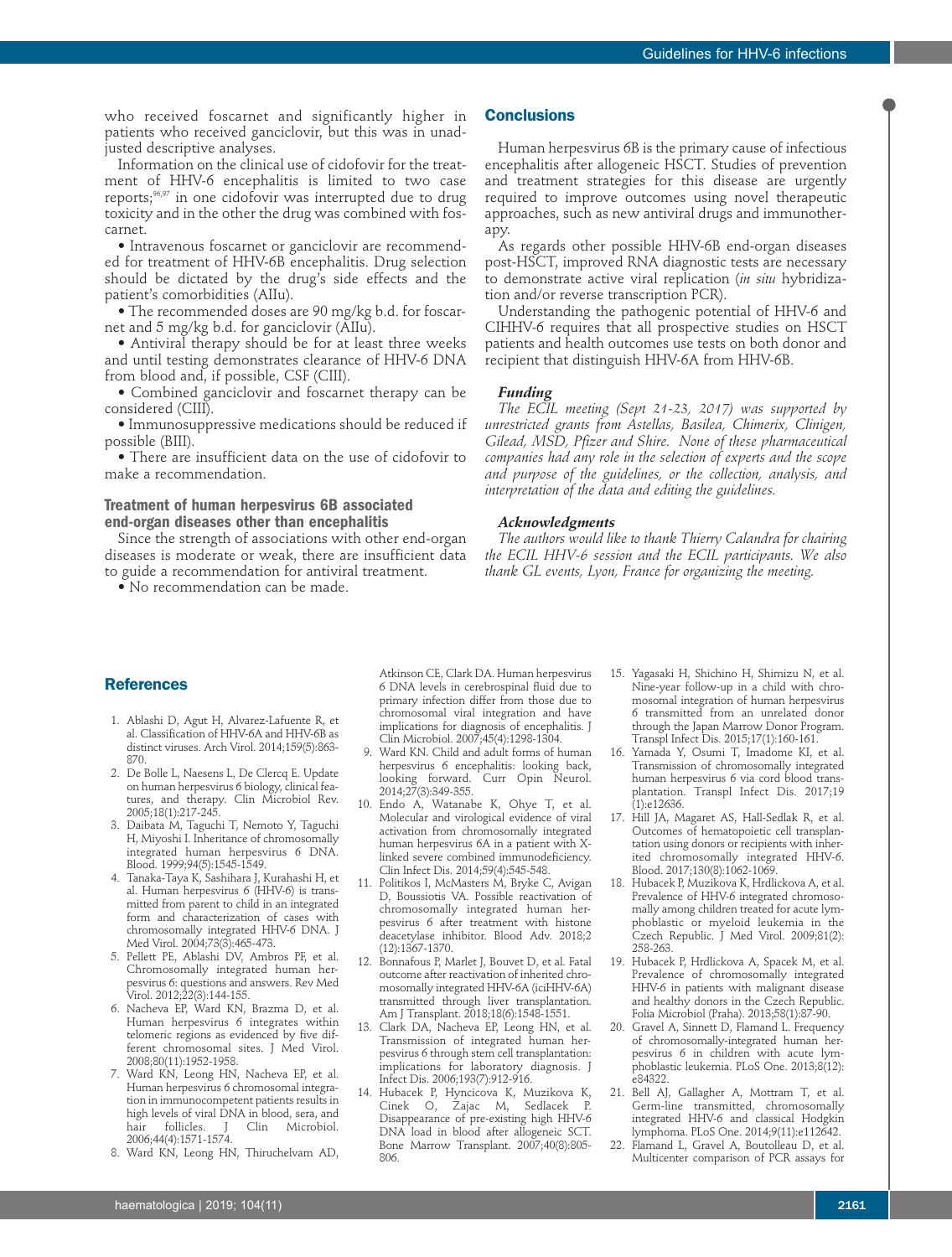detection of human herpesvirus 6 DNA in serum. J Clin Microbiol. 2008;46(8):2700- 2706.

- 23. Cassina G, Russo D, De BD, Broccolo F, Lusso P, Malnati MS. Calibrated real-time polymerase chain reaction for specific quantitation of HHV-6A and HHV-6B in clinical samples. J Virol Methods. 2013;189(1):172- 179.
- 24. de Pagter PJ, Schuurman R, de Vos NM, Mackay W, van Loon AM. Multicenter external quality assessment of molecular methods for detection of human herpesvirus 6. J Clin Microbiol. 2010;48(7):2536-2540.
- 25. Purev E, Winkler T, Danner RL, et al. Engraftment of donor cells with germ-line integration of HHV6 mimics HHV6 reactivation following cord blood/haplo transplantation. Blood. 2014;124(7):1198-1199.
- 26. Hubacek P, Maalouf J, Zajickova M, et al. Failure of multiple antivirals to affect high HHV-6 DNAaemia resulting from viral chromosomal integration in a case of severe aplastic anaemia. Haematologica. 2007;92  $(10):e98-e100.$
- 27. Jeulin H, Guery M, Clement L, et al. Chromosomally integrated HHV-6: slow decrease of HHV-6 viral load after hematopoietic stem-cell transplantation. Transplantation. 2009;88(9):1142-1143.
- 28. Hubacek P, Virgili A, Ward KN, et al. HHV-6 DNA throughout the tissues of two stem cell transplant patients with chromosomally integrated HHV-6 and fatal CMV pneumonitis. Br J Haematol. 2009;145(3):394- 398.
- 29. Sedlak RH, Cook L, Huang ML, et al. Identification of chromosomally integrated human herpesvirus 6 by droplet digital PCR. Clin Chem. 2014;60(5):765-772.
- Lau YL, Peiris M, Chan GC, Chan AC, Chiu D, Ha SY. Primary human herpes virus 6 infection transmitted from donor to recipient through bone marrow infusion. Bone Marrow Transplant. 1998;21(10):1063-1066.
- 31. Muramatsu H, Watanabe N, Matsumoto K, et al. Primary infection of human herpesvirus-6 in an infant who received cord blood SCT. Bone Marrow Transplant. 2009;43(1):83-84.
- 32. Drobyski WR, Knox KK, Majewski D, Carrigan DR. Brief report: fatal encephalitis due to variant B human herpesvirus-6 infection in a bone marrow-transplant recipient. N Engl J Med. 1994;330(19):1356-1360.
- 33. Zerr DM. Human herpesvirus 6 and central nervous system disease in hematopoietic cell transplantation. J Clin Virol. 2006;37 Suppl 1:S52-S56.
- 34. Zerr DM, Ogata M. HHV-6A and HHV-6B in Recipients of Hematopoietic Cell Transplantation. In: Flamand L, Lautenschlager I, Krueger G, Ablashi D, editors. HHV-6A, HHV-6B & HHV-7 Diagnosis and Clinical Management. 3rd ed. San Francisco: Elsevier; 2014.
- 35. Hill JA, Sedlak RH, Zerr DM, et al. Prevalence of chromosomally integrated human herpesvirus 6 in patients with human herpesvirus 6-central nervous system dysfunction. Biol Blood Marrow Transplant. 2015;21(2):371-373.
- 36. Ogata M, Oshima K, Ikebe T, et al. Clinical characteristics and outcome of human herpesvirus-6 encephalitis after allogeneic hematopoietic stem cell transplantation. Bone Marrow Transplant. 2017;52(11):1563- 1570.
- 37. Noguchi T, Yoshiura T, Hiwatashi A, et al. CT and MRI findings of human herpesvirus 6-associated encephalopathy: comparison

with findings of herpes simplex virus encephalitis. AJR Am J Roentgenol. 2010; 194(3):754-760.

- 38. Provenzale JM, van LK, White LE. Clinical and imaging findings suggesting human herpesvirus 6 encephalitis. Pediatr Neurol. 2010;42(1):32-39.
- 39. Bhanushali MJ, Kranick SM, Freeman AF, et al. Human herpes 6 virus encephalitis complicating allogeneic hematopoietic stem cell transplantation. Neurology. 2013;80(16): 1494-1500.
- 40. Scheurer ME, Pritchett JC, Amirian ES, Zemke NR, Lusso P, Ljungman P. HHV-6 encephalitis in umbilical cord blood transplantation: a systematic review and metaanalysis. Bone Marrow Transplant. 2013;48 (4):574-580.
- 41. Zerr DM, Fann JR, Breiger D, et al. HHV-6 reactivation and its effect on delirium and cognitive functioning in hematopoietic cell transplantation recipients. Blood. 2011;117 (19):5243-5249.
- 42. Hill JA, Boeckh MJ, Sedlak RH, Jerome KR, Zerr DM. Human herpesvirus 6 can be detected in cerebrospinal fluid without associated symptoms after allogeneic hematopoietic cell transplantation. J Clin Virol. 2014;61(2):289-292.
- 43. Hill JA, Boeckh M, Leisenring WM, et al. Human herpesvirus 6B reactivation and delirium are frequent and associated events after cord blood transplantation. Bone Marrow Transplant. 2015;50(10):1348-1351.
- 44. Ueki T, Hoshi K, Hiroshima Y, et al. Analysis of five cases of human herpesvirus-6 myelitis among 121 cord blood transplantations. Int J Hematol. 2018;107(3):363-372.
- 45. Zerr DM, Boeckh M, Delaney C, et al. HHV-6 reactivation and associated sequelae after hematopoietic cell transplantation. Biol Blood Marrow Transplant. 2012;18(11): 1700-1708.
- 46. Dulery R, Salleron J, Dewilde A, et al. Early human herpesvirus type 6 reactivation after allogeneic stem cell transplantation: a largescale clinical study. Biol Blood Marrow Transplant. 2012;18(7):1080-1089.
- 47. Olson AL, Dahi PB, Zheng J, et al. Frequent human herpesvirus-6 viremia but low incidence of encephalitis in double-unit cord blood recipients transplanted without antithymocyte globulin. Biol Blood Marrow Transplant. 2014;20(6):787-793.
- 48. Ogata M, Satou T, Kadota J, et al. Human herpesvirus 6 (HHV-6) reactivation and HHV-6 encephalitis after allogeneic hematopoietic cell transplantation: a multicenter, prospective study. Clin Infect Dis. 2013;57(5):671-681.
- 49. Hill JA, Koo S, Guzman Suarez BB, et al. Cord-blood hematopoietic stem cell transplant confers an increased risk for human herpesvirus-6-associated acute limbic encephalitis: a cohort analysis. Biol Blood Marrow Transplant. 2012;18(11):1638-1648.
- 50. Ogata M, Fukuda T, Teshima T. Human herpesvirus-6 encephalitis after allogeneic hematopoietic cell transplantation: what we do and do not know. Bone Marrow Transplant 2015; 50(8):1030-1036.
- 51. Perruccio K, Sisinni L, Perez-Martinez A, et al. High Incidence of Early Human Herpesvirus-6 Infection in Children Undergoing Haploidentical Manipulated Stem Čell Transplantation for Hematologic<br>Malignancies. Biol Blood Marrow Malignancies. Biol Blood Marrow Transplant. 2018;24(12):2549-2557.
- 52. Howell KB, Tiedemann K, Haeusler G, et al. Symptomatic generalized epilepsy after<br>HHV6 posttransplant acute limbic posttransplant acute

encephalitis in children. Epilepsia. 2012;53 (7):e122-e126.

- 53. Raspall-Chaure M, Armangue T, Elorza I, Sanchez-Montanez A, Vicente-Rasoamalala M, Macaya A. Epileptic encephalopathy after HHV6 post-transplant acute limbic encephalitis in children: confirmation of a new epilepsy syndrome. Epilepsy Res. 2013;105(3):419-422.
- 54. Isomura H, Yoshida M, Namba H, et al. Suppressive effects of human herpesvirus-6 on thrombopoietin-inducible megakaryocytic colony formation in vitro. J Gen Virol. 2000;81(Pt 3):663-673.
- 55. Ljungman P, Wang FZ, Clark DA, et al. High levels of human herpesvirus 6 DNA in peripheral blood leucocytes are correlated to platelet engraftment and disease in allogeneic stem cell transplant patients. Br J Haematol. 2000;111(3):774-781.
- 56. Zerr DM, Corey L, Kim HW, Huang ML, Nguy L, Boeckh M. Clinical outcomes of human herpesvirus 6 reactivation after hematopoietic stem cell transplantation. Clin Infect Dis. 2005;40(7):932-940.
- Lagadinou ED, Marangos M, Liga M, et al. Human herpesvirus 6-related pure red cell aplasia, secondary graft failure, and clinical severe immune suppression after allogeneic hematopoietic cell transplantation successfully treated with foscarnet. Transpl Infect Dis. 2010;12(5):437-440.
- 58. Le Bourgeois A, Labopin M, Guillaume T, et al. Human herpesvirus 6 reactivation before engraftment is strongly predictive of graft failure after double umbilical cord blood allogeneic stem cell transplantation in adults. Exp Hematol. 2014;42(11):945-954.
- 59. Carrigan DR, Drobyski WR, Russler SK, Tapper MA, Knox KK, Ash RC. Interstitial pneumonitis associated with human herpesvirus-6 infection after marrow transplantation. Lancet. 1991;338(8760):147-149.
- 60. Cone RW, Hackman RC, Huang ML, et al. Human herpesvirus 6 in lung tissue from patients with pneumonitis after bone marrow transplantation. N Engl J Med. 1993; 329(3):156-161.
- 61. Buchbinder S, Elmaagacli AH, Schaefer UW, Roggendorf M. Human herpesvirus 6 is an important pathogen in infectious lung disease after allogeneic bone marrow transplantation. Bone Marrow Transplant. 2000;26(6):639-644.
- 62. Nishimaki K, Okada S, Miyamura K, et al. The possible involvement of human herpesvirus type 6 in obliterative bronchiolitis after bone marrow transplantation. Bone Marrow Transplant. 2003;32(11):1103-1105.
- 63. Seo S, Renaud C, Kuypers JM, et al. Idiopathic pneumonia syndrome after hematopoietic cell transplantation: evidence of occult infectious etiologies. Blood. 2015;125(24):3789-3797.
- 64. Hill JA, Myerson D, Sedlak RH, Jerome KR, Zerr DM. Hepatitis due to human herpesvirus 6B after hematopoietic cell transplantation and a review of the literature. Transpl Infect Dis. 2014;16(3):477-483.
- 65. Kuribayashi K, Matsunaga T, Iyama S, et al. Human herpesvirus-6 hepatitis associated with cyclosporine-A encephalitis after bone marrow transplantation for chronic myeloid leukemia. Intern Med. 2006;45(7): 475-478.
- 66. Crocchiolo R, Giordano L, Rimondo A, et al. Human Herpesvirus 6 replication predicts Cytomegalovirus reactivation after allogeneic stem cell transplantation from haploidentical donor. J Clin Virol. 2016;84: 24-26.
- 67. Tormo N, Solano C, de la Camara R, et al. An assessment of the effect of human her-